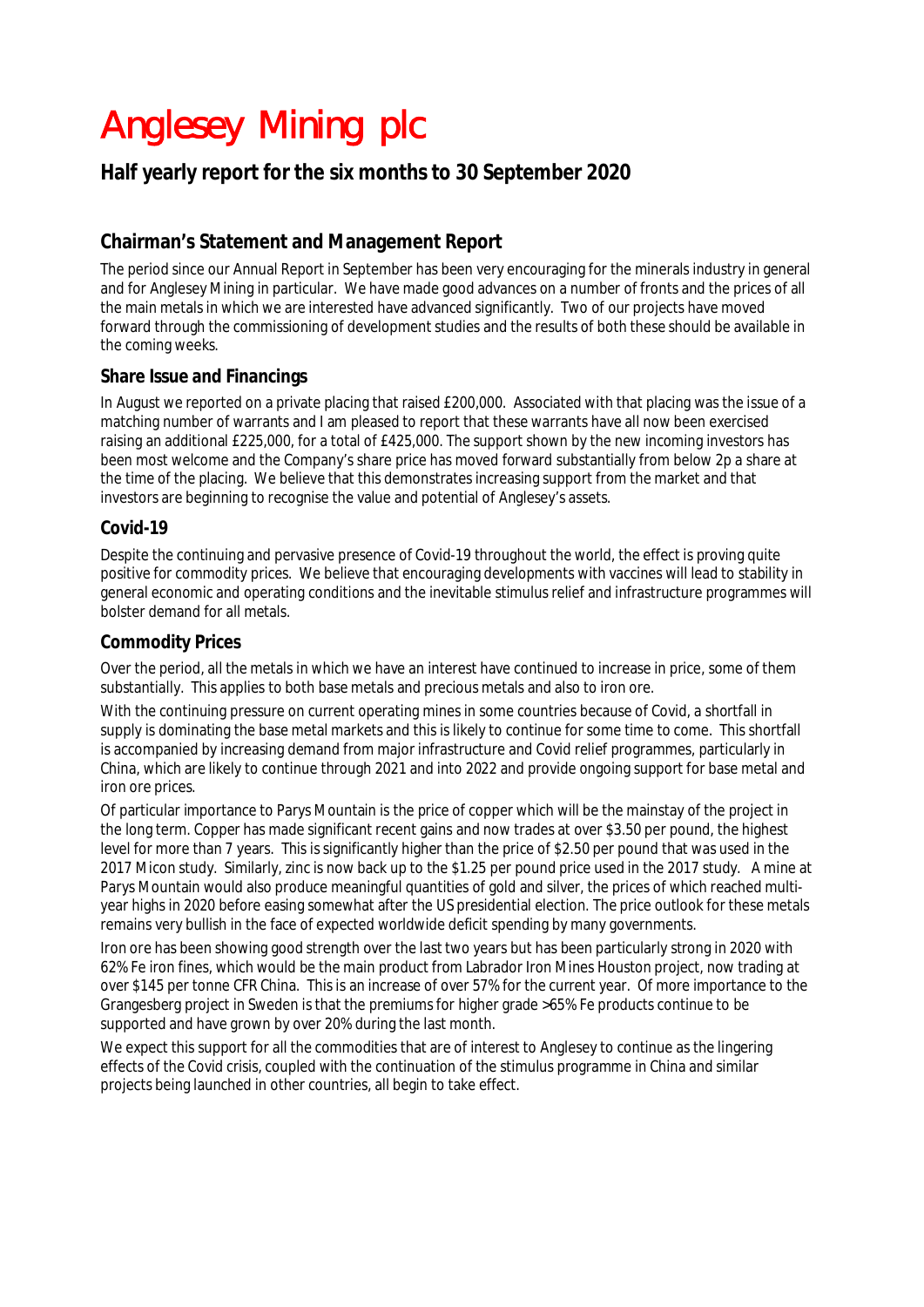## **Parys Mountain**

At the beginning of October, we awarded a contract to Micon International Limited (Micon) to prepare a Preliminary Economic Assessment Report (PEA) on the Parys Mountain copper, zinc, lead, gold and silver project located on the island of Anglesey in North Wales. This PEA follows on from the optimisation studies carried out by QME Mining Technical Services during the last two years and will utilise the outcomes from the QME studies, including capital and operating cost estimates as well as the up to 10 million tonnes of potentially mineable material identified by QME. We hope that the PEA will confirm a mining and production plan at a higher daily throughput and over a longer total production life than demonstrated in Micon's 2017 Scoping Study. This should lead to improved financial forecasts for the Parys Mountain project from those generated in 2017.

Micon has made good progress with this PEA and we expect to be in a position to release details of Micon's findings before or just after the Christmas break.

### **Iron Ore**

#### **Grangesberg - Sweden**

Anglesey continues to manage Grangesberg Iron AB ("GIAB") which holds the Grangesberg iron ore project in Central Sweden. We have made two further cash investments into GIAB and Anglesey now holds 20% of the company directly, together with a right of first refusal on a further 50% holding.

Site activities have been kept at a low level but the growing support for higher-grade iron ore like the premium product that Grangesberg would produce have encouraged us to now actively seek out alternative development and corporate strategies to move the project and GIAB forward.

We believe that the superior geographic location of the Grangesberg deposit and its projected premium product specification could enable such alternative approaches to be beneficial for the group in the coming periods.

#### **Labrador - Canada**

The group continues to hold a 12% interest in Labrador Iron Mines Holdings Limited (LIM) which owns extensive iron ore resources in the Schefferville area of Labrador and Quebec in Canada.

LIM holds direct shipping mineral resources of approximately 55 million tonnes at an average grade of 56.8% in the Houston project. In addition LIM holds the Elizabeth Taconite Project which has a current inferred mineral resource estimated at 620 million tonnes at an average grade of 31.8% Fe.

LIM has recently appointed RPA of Toronto to carry out a PEA on the Houston direct shipping iron ore project. Houston, which lies approximately 30 kilometres south of LIM's previous James Mine operation, will be very similar in design and operational characteristics to James and is therefore well understood. It is expected that the PEA will look at an operation producing approximately 2 million tonnes per year. The PEA is due for completion early in 2021 and could provide the impetus to move Houston forward to financing and production.

LIM's former James Mine and the Silver Yards processing facility have been in a progressive reclamation since the termination of mining at the James Mine in 2014. This work is now virtually complete and has resulted in the release of several reclamation bonds previously provided to regulatory authorities.

LIM's Elizabeth Project represents an opportunity to develop a major new taconite operation in the Schefferville region of the Labrador Trough which would produce a high-grade saleable iron ore product. This would attract premium prices in the current iron ore market.

### **Operations**

As always, we have kept our corporate and operating costs at the lowest level consistent with maintaining our assets in good order. We will continue this policy going forward but we expect there will be some increase in costs as project development activities continue. The recent private placing and warrant exercise financings have put Anglesey in a position to support its base operations for the immediate future.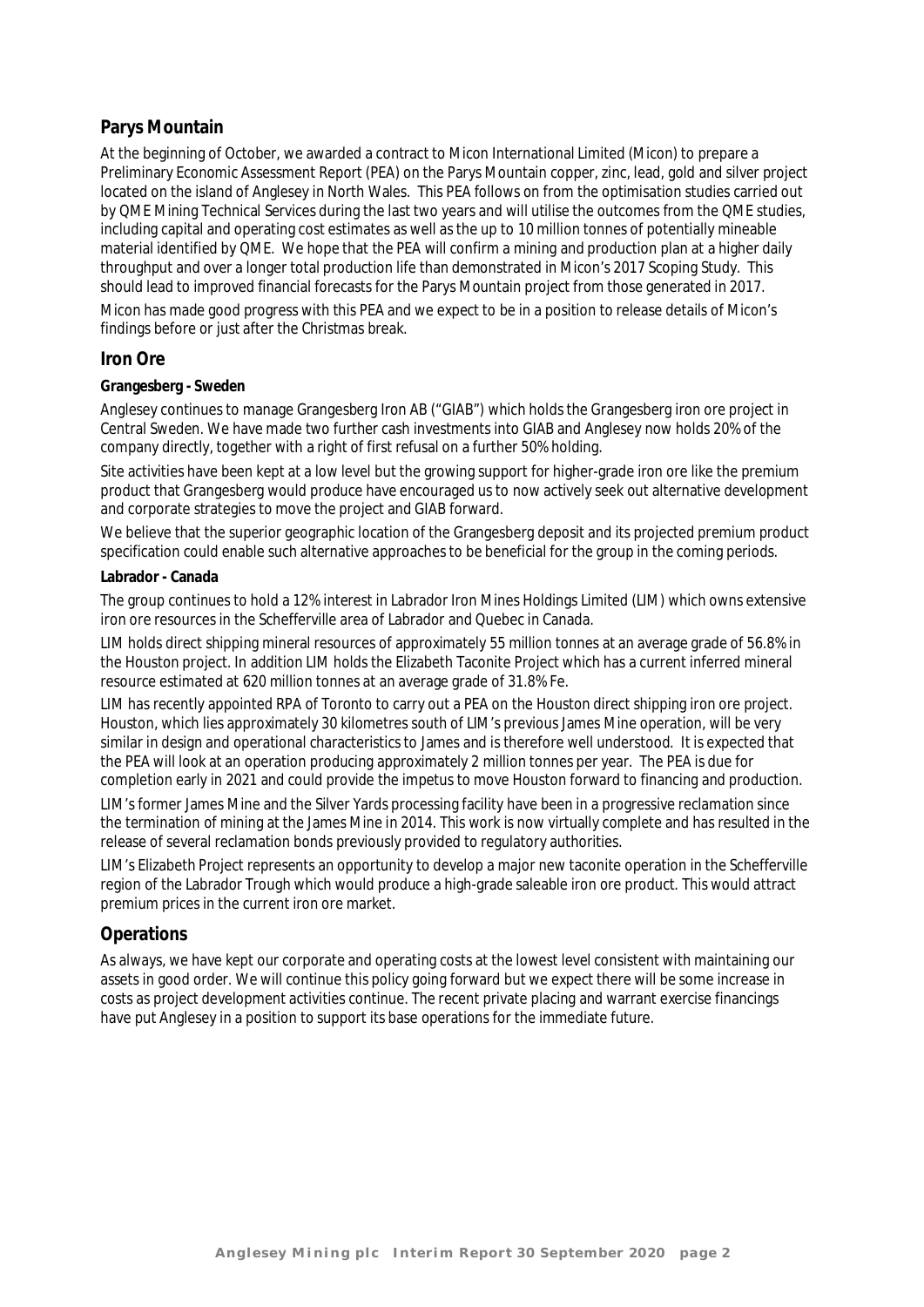## **Financial results**

The group had no revenue for the period. The loss for the six months to 30 September 2020 was £152,882 (2019 £156,600) and the expenditures on the mineral property in the period were £27,827 compared to £26,527 in the comparative period. Net current assets at 30 September 2020 were £94,895 compared to £13,572 at 31 March 2020. Since the period end a further £225,000 gross has been raised from the exercise of warrants.

## **Outlook**

We have been much encouraged by the positive commodity price outlook and increased investor interest over the last few months as we have been moving all our projects forward. We are confident that this recent progress will continue. We believe that the fundamentals that have driven commodity prices upwards will continue for the foreseeable future and will provide solid support for our projects. We look forward to completion by Micon of the PEA on Parys Mountain, which should see that project move to the next development stage during 2021. We are also confident that both LIM's Houston and GIAB's Grangesberg iron ore projects will be advanced in the coming year.

We are also actively reviewing two other base metal projects in established geographical locations and we hope that we should be able to come to suitable working arrangements with one of these in the coming months. All in all, we are confident of the way forward and positive on the outlook for Anglesey Mining for 2021. I would like to thank shareholders for their continued and renewed support.

John F Kearney Chairman 10th December 2020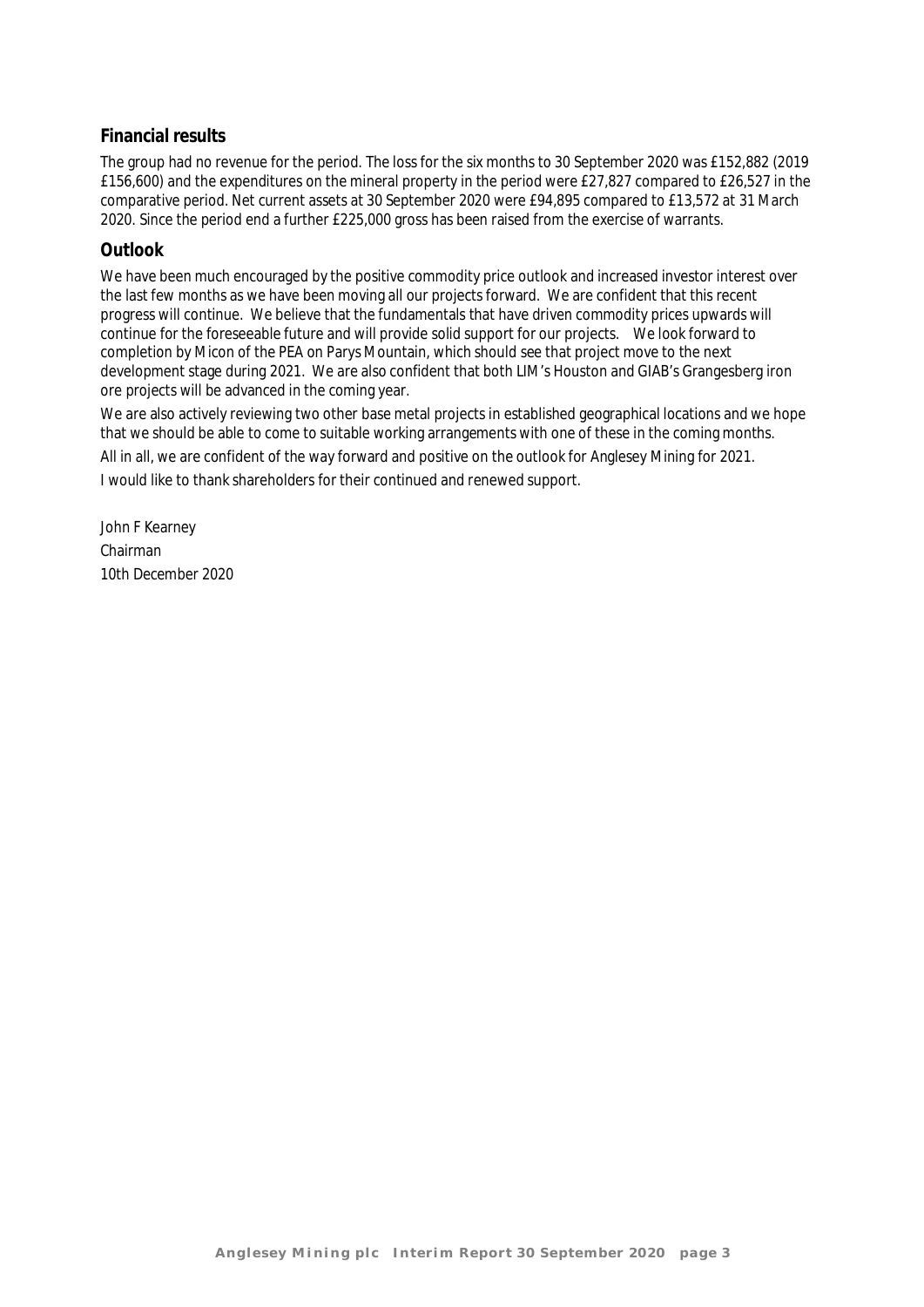## **Unaudited condensed consolidated income statement**

|                                                                                                                                                             | <b>Notes</b> | Unaudited six<br>months ended 30<br>September 2020 | Unaudited six months<br>ended 30 September<br>2019 |
|-------------------------------------------------------------------------------------------------------------------------------------------------------------|--------------|----------------------------------------------------|----------------------------------------------------|
| All operations are continuing<br>Revenue<br>Expenses<br>Equity-settled employee benefits<br>Investment income<br>Finance costs<br>Foreign exchange movement |              | £<br>(68, 439)<br>50<br>(84, 460)<br>(33)          | £<br>(71, 493)<br>60<br>(85, 190)<br>23            |
| Loss before tax                                                                                                                                             |              | (152, 882)                                         | (156, 600)                                         |
| Taxation                                                                                                                                                    | 8            |                                                    |                                                    |
| Loss for the period                                                                                                                                         | 7            | (152, 882)                                         | (156, 600)                                         |
| Loss per share<br>Basic - pence per share<br>Diluted - pence per share                                                                                      |              | (0.1)p<br>(0.1)p                                   | (0.1)p<br>(0.1)p                                   |

## **Unaudited condensed consolidated statement of comprehensive income**

| Loss for the period                                                                                                        | (152, 882) | (156, 600) |
|----------------------------------------------------------------------------------------------------------------------------|------------|------------|
| Other comprehensive income                                                                                                 |            |            |
| Items that may subsequently be reclassified to profit or loss:<br>Exchange difference on<br>translation of foreign holding | 8.747      | (22, 397)  |
| Total comprehensive loss for the period                                                                                    | (144.135)  | (178, 997) |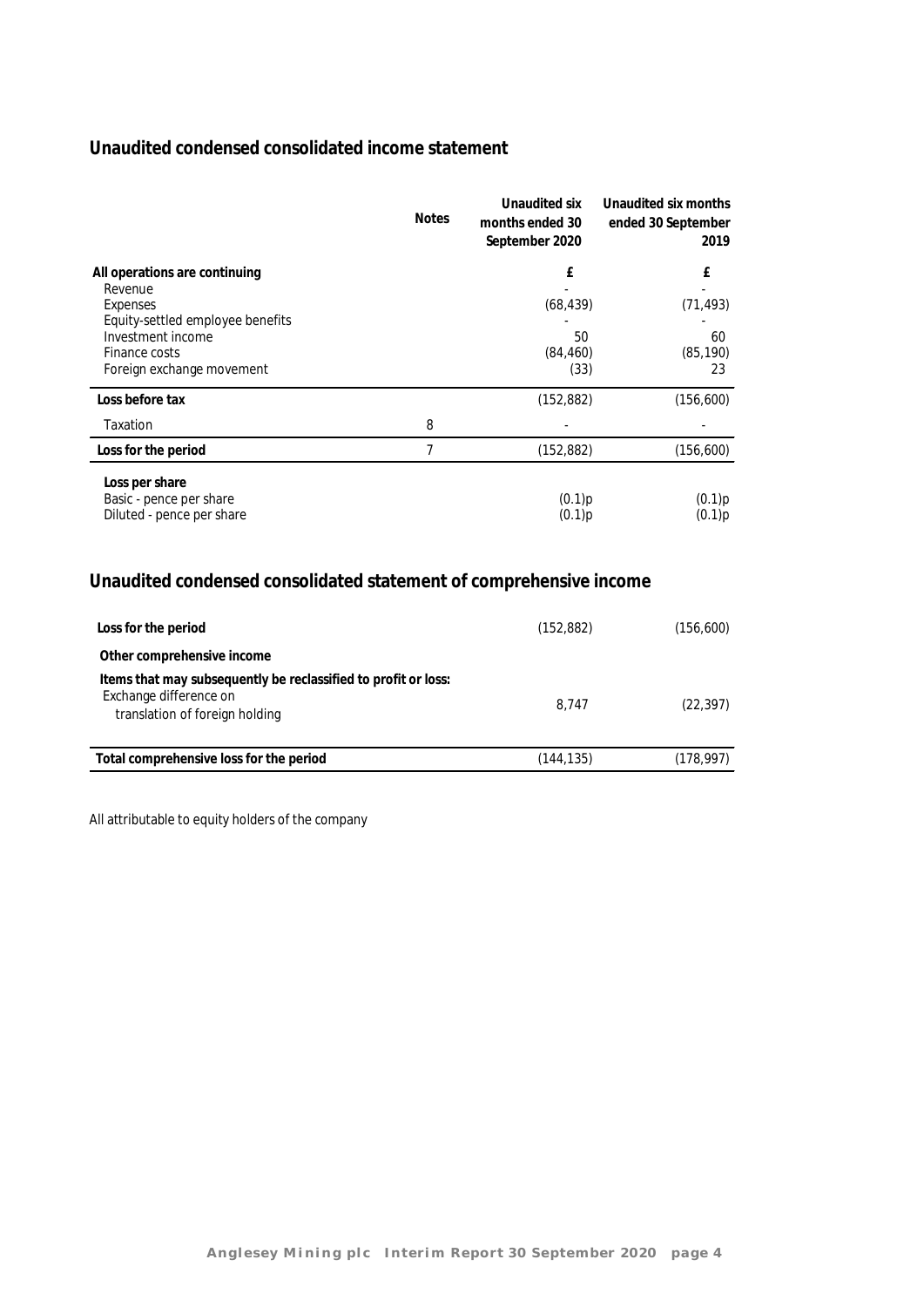## **Unaudited condensed consolidated statement of financial position**

|                                                                                                    | <b>Notes</b> | 30 September 2020<br>£  | 31 March 2020<br>£      |
|----------------------------------------------------------------------------------------------------|--------------|-------------------------|-------------------------|
| Assets                                                                                             |              |                         |                         |
| Non-current assets<br>Mineral property exploration and evaluation<br>Property, plant and equipment | 9            | 15,243,550<br>204,687   | 15,215,723<br>204,687   |
| Investments                                                                                        | 10           | 105,527                 | 100,099                 |
| Deposit                                                                                            |              | 123,798                 | 123,748                 |
|                                                                                                    |              | 15,677,562              | 15,644,257              |
| Current assets                                                                                     |              |                         |                         |
| Other receivables                                                                                  |              | 21,957                  | 16,505                  |
| Cash and cash equivalents                                                                          |              | 206,309                 | 95,311                  |
|                                                                                                    |              | 228,266                 | 111,816                 |
| <b>Total assets</b>                                                                                |              | 15,905,828              | 15,756,073              |
| Liabilities                                                                                        |              |                         |                         |
| <b>Current liabilities</b>                                                                         |              |                         |                         |
| Trade and other payables                                                                           |              | (133, 371)              | (98, 244)               |
|                                                                                                    |              | (133, 371)              | (98, 244)               |
|                                                                                                    |              |                         |                         |
| Net current assets                                                                                 |              | 94,895                  | 13,572                  |
| Non-current liabilities                                                                            |              |                         |                         |
| Loans                                                                                              |              | (4,056,656)             | (3,981,893)             |
| Long term provision                                                                                |              | (50,000)                | (50,000)                |
|                                                                                                    |              | (4, 106, 656)           | (4,031,893)             |
|                                                                                                    |              |                         |                         |
| <b>Total liabilities</b>                                                                           |              | (4, 240, 027)           | (4, 130, 137)           |
| Net assets                                                                                         |              | 11,665,801              | 11,625,936              |
|                                                                                                    |              |                         |                         |
| Equity                                                                                             |              |                         |                         |
| Share capital                                                                                      | 11           | 7,505,591               | 7,380,591               |
| Share premium<br>Currency translation reserve                                                      |              | 10,317,309<br>(71, 719) | 10,258,309<br>(80, 466) |
| <b>Retained losses</b>                                                                             |              | (6,085,380)             | (5,932,498)             |
| Total shareholders' funds                                                                          |              | 11,665,801              | 11,625,936              |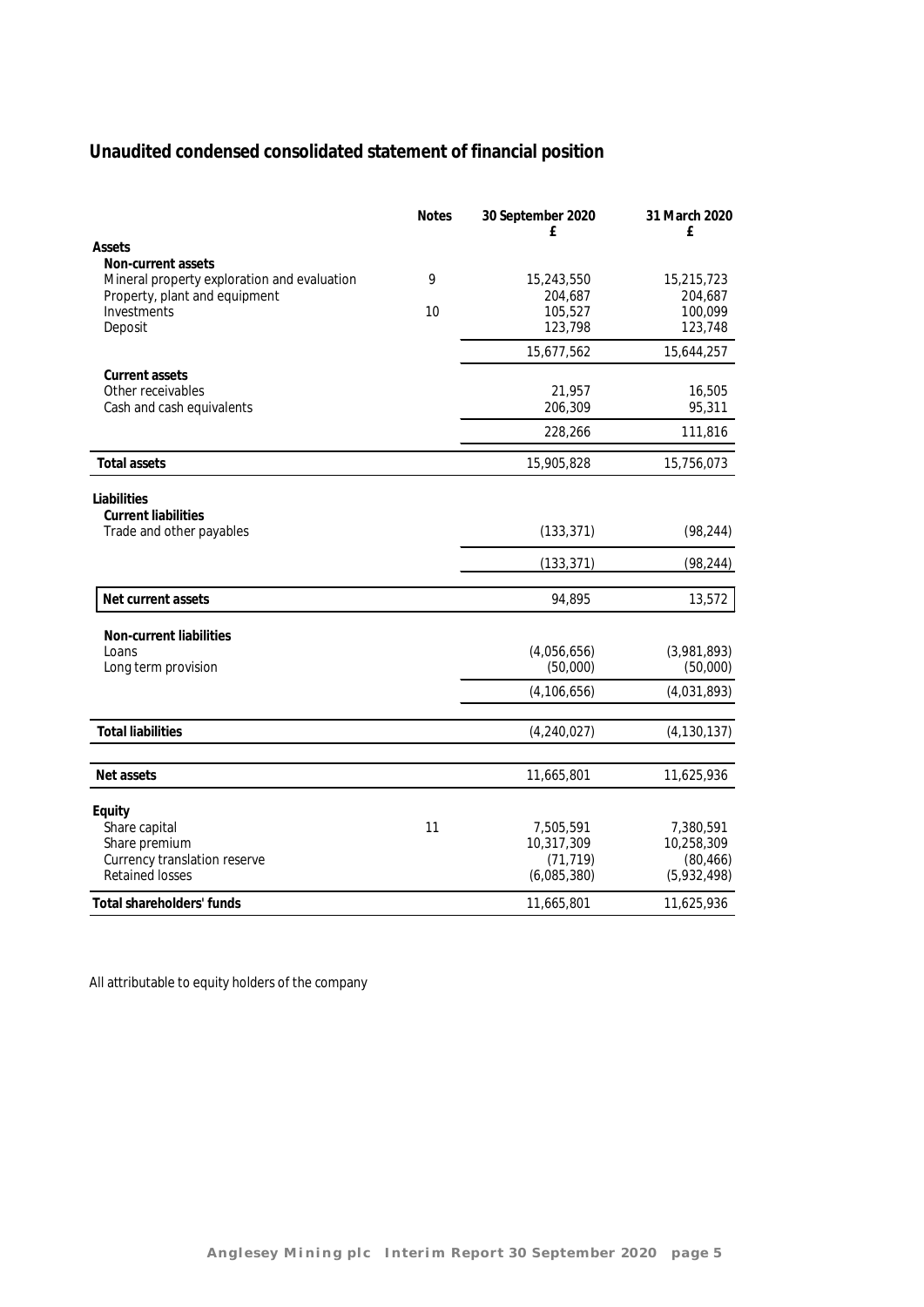## **Unaudited condensed consolidated statement of cash flows**

|                                                              | Notes | Unaudited six<br>months ended 30<br>September 2020 | Unaudited six<br>months ended 30<br>September 2019 |
|--------------------------------------------------------------|-------|----------------------------------------------------|----------------------------------------------------|
|                                                              |       | £                                                  | £                                                  |
| Operating activities<br>Loss for the period                  |       | (152, 882)                                         | (156,600)                                          |
| Adjustments for:                                             |       |                                                    |                                                    |
| Investment income                                            |       | (50)                                               | (60)                                               |
| Finance costs                                                |       | 84,460                                             | 85,190                                             |
| Foreign exchange movement                                    |       | 33                                                 | (23)                                               |
|                                                              |       | (68, 439)                                          | (71, 493)                                          |
| Movements in working capital                                 |       |                                                    |                                                    |
| (Increase) in receivables<br>Increase/(decrease) in payables |       | (5, 153)<br>27,862                                 | (4, 733)<br>(7, 751)                               |
|                                                              |       |                                                    |                                                    |
| Net cash used in operating activities                        |       | (45, 730)                                          | (83, 977)                                          |
| Investing activities                                         |       |                                                    |                                                    |
| Mineral property exploration and evaluation                  |       | (21, 811)                                          | (30, 487)                                          |
| Investment                                                   |       | (5, 428)                                           |                                                    |
| Net cash used in investing activities                        |       | (27, 239)                                          | (30, 487)                                          |
|                                                              |       |                                                    |                                                    |
| Financing activities<br>Issue of share capital               |       | 184,000                                            | 170,000                                            |
| Loan received                                                |       |                                                    | 100,000                                            |
|                                                              |       | 184,000                                            | 100,000                                            |
| Net cash generated from financing activities                 |       |                                                    |                                                    |
| Net increase in cash and cash equivalents                    |       | 111,031                                            | 155,560                                            |
| Cash and cash equivalents at start of period                 |       | 95,311                                             | 6,012                                              |
| Foreign exchange movement                                    |       | (33)                                               | 23                                                 |
| Cash and cash equivalents at end of period                   |       | 206,309                                            | 161,595                                            |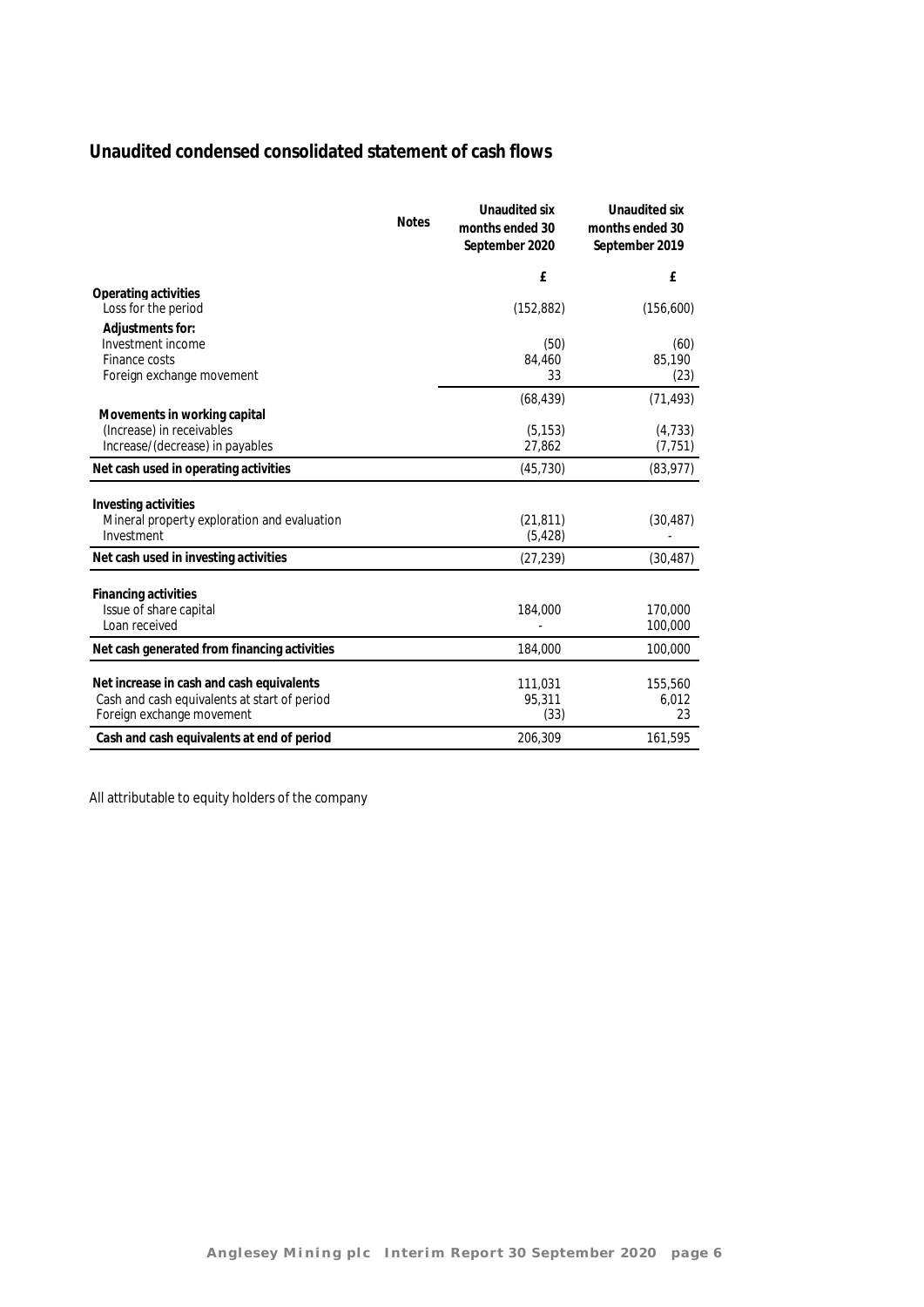## **Unaudited condensed consolidated statement of changes in group equity**

|                                                                                                         | Share<br>capital<br>£ | Share<br>premium<br>f | Currency<br>translation<br>reserve<br>£ | Retained<br>losses<br>f | Total<br>£          |
|---------------------------------------------------------------------------------------------------------|-----------------------|-----------------------|-----------------------------------------|-------------------------|---------------------|
| Equity at 1 April 2020 - audited                                                                        | 7,380,591             | 10,258,309            | (80, 466)                               | (5,932,498)             | 11,625,936          |
| Total comprehensive<br>income for the period:<br>Exchange difference on                                 |                       |                       | 8,747                                   |                         | 8,747               |
| translation of foreign holding                                                                          |                       |                       |                                         |                         |                     |
| Loss for the period<br>Total comprehensive                                                              |                       |                       |                                         | (152, 882)              | (152, 882)          |
| income for the period                                                                                   |                       |                       | 8,747                                   | (152, 882)              | (144, 135)          |
| Shares issued<br>Share issue expenses                                                                   | 125,000               | 75,000<br>(16,000)    |                                         |                         | 200,000<br>(16,000) |
| Equity at<br>30 September 2020 - unaudited                                                              | 7,505,591             | 10,317,309            | (71, 719)                               | (6,085,380)             | 11,665,801          |
| Comparative period<br>Equity at 1 April 2019 - audited<br>Total comprehensive<br>income for the period: |                       | 7,286,914 10,171,986  | (57, 116)                               | (5,627,988)             | 11,773,796          |
| Exchange difference on<br>translation of foreign holding                                                |                       |                       | (22, 397)                               |                         | (22, 397)           |
| Loss for the period                                                                                     |                       |                       |                                         | (156, 600)              | (156, 600)          |
| Total comprehensive<br>income for the period                                                            |                       |                       | (22, 397)                               | (156,600)               | (178, 997)          |
| Shares issued<br>Share issue expenses                                                                   | 93,677                | 106,323<br>(30,000)   |                                         |                         | 200,000<br>(30,000) |
| Equity at<br>30 September 2019 - unaudited                                                              | 7,380,591             | 10,248,309            | (79, 513)                               | (5,784,588)             | 11,764,799          |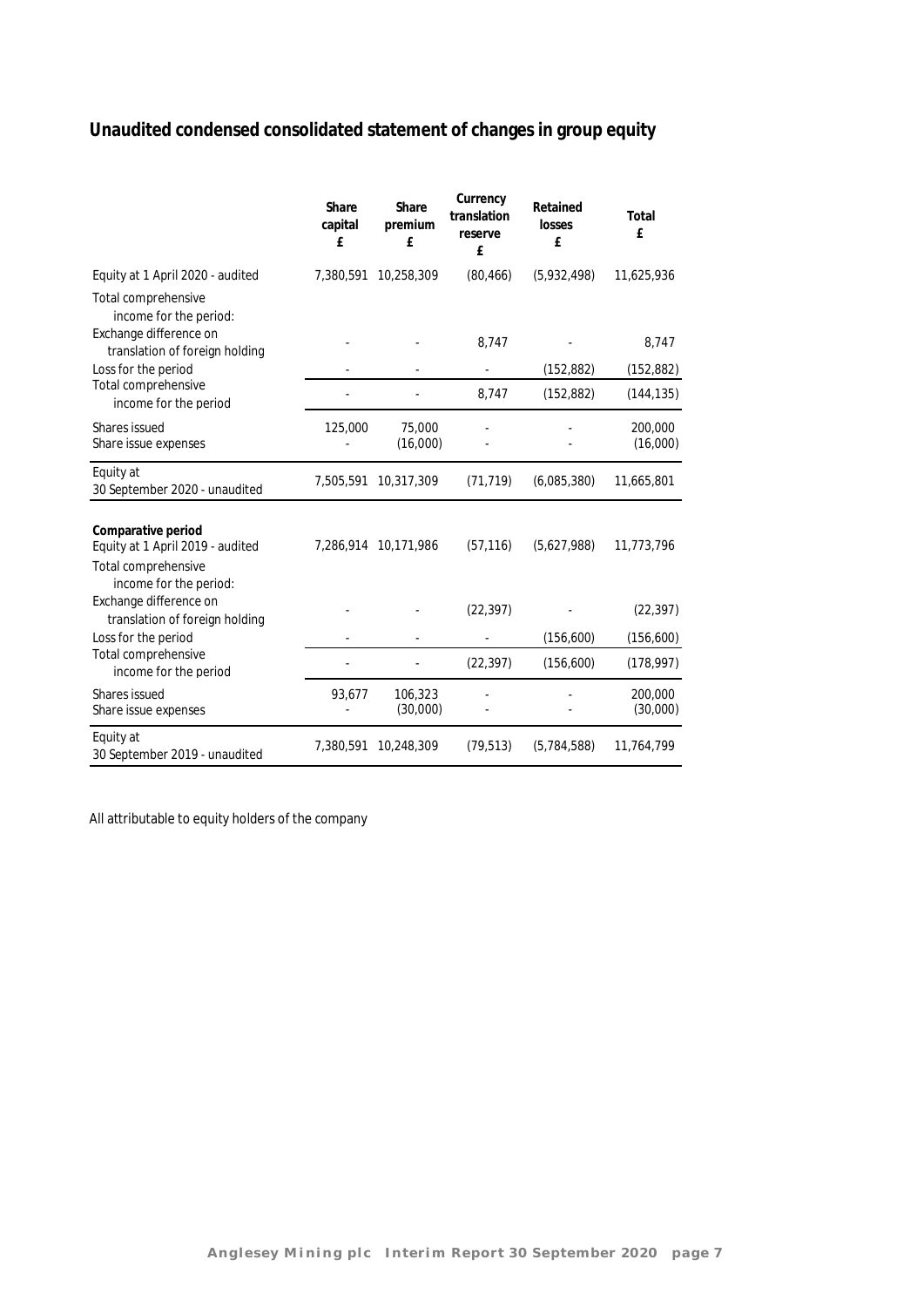## **Notes to the accounts**

#### **1. Basis of preparation**

This half-yearly financial report comprises the unaudited condensed consolidated financial statements of the group for the six months ended 30 September 2020. It has been prepared in accordance with the Disclosure and Transparency Rules of the Financial Conduct Authority, the requirements of IAS 34 - Interim financial reporting (as adopted by the European Union) and using the going concern basis. The directors are not aware of any events or circumstances which would make this inappropriate. It was approved by the board of directors on 10 December 2020. It does not constitute financial statements within the meaning of section 434 of the Companies Act 2006 and does not include all of the information and disclosures required for annual financial statements. It should be read in conjunction with the annual report and financial statements for the year ended 31 March 2020 which is available on request from the company or may be viewed at www.angleseymining.co.uk.

The financial information contained in this report in respect of the year ended 31 March 2020 has been extracted from the report and financial statements for that year which have been filed with the Registrar of Companies. The report of the auditors on those accounts did not contain a statement under section 498(2) or (3) of the Companies Act 2006 and was not qualified. The half-yearly results for the current and comparative periods have not been audited or reviewed.

#### **2. Significant accounting policies**

The accounting policies applied in these unaudited condensed consolidated financial statements are consistent with those set out in the annual report and financial statements for the year ended 31 March 2020.

**New accounting standards**

*Standards, amendments and interpretations adopted in the current financial period:*

The adoption of the following standards, amendments and interpretations in the current financial period has not had a material impact on the financial statements of the group or the company.

IFRS 9 Financial Instruments (Amendment)

IFRS 16 Leases IFRIC 23 Uncertainty over Income Tax Treatments IAS 19 Employee Benefits (Amendment) Plan Amendment

IAS 28 Investments in Associates and Joint Ventures (Amendment)

*Standards, amendments and interpretations in issue but not yet effective:*

|                                                                             | Effective date |
|-----------------------------------------------------------------------------|----------------|
| Amendments to IAS 1 and IAS 8: Definition of Material                       | 1 January 2020 |
| Amendment to IFRS 3 Business Combinations: Definition of a Business         | 1 January 2020 |
| Conceptual Framework (Revised) and amendments to related references in IFRS | 1 January 2020 |
| Standards                                                                   |                |

IFRS 17 Insurance Contracts Expected date not available

The adoption of the above standards and interpretations is not expected to lead to any changes to the group's accounting policies or have any other material impact on the financial position or performance of the group.

There have been no other new or revised International Financial Reporting Standards, International Accounting Standards or Interpretations that are in effect since that last annual report that have a material impact on the financial statements.

**3. Risks and uncertainties**

The principal risks and uncertainties set out in the group's annual report and financial statements for the year ended 31 March 2020 remain the same for this half-yearly financial report and can be summarised as: development risks in respect of mineral properties, especially in respect of permitting and metal prices; liquidity risks during development; and foreign exchange risks. More information is to be found in the 2020 annual report – see note 1 above.

#### **4. Statement of directors' responsibilities**

The directors confirm to the best of their knowledge that:

(a) the unaudited condensed consolidated financial statements have been prepared in accordance with the requirements of IAS 34 Interim financial reporting (as adopted by the European Union); and

(b) the interim management report includes a fair review of the information required by the FCA's Disclosure and Transparency Rules (4.2.7 R and 4.2.8 R).

This report and financial statements were approved by the board on 10 December 2020 and authorised for issue on behalf of the board by Bill Hooley, chief executive officer and Danesh Varma, finance director.

#### **5. Activities**

The group is engaged in mineral property development and currently has no turnover. There are no minority interests or exceptional items.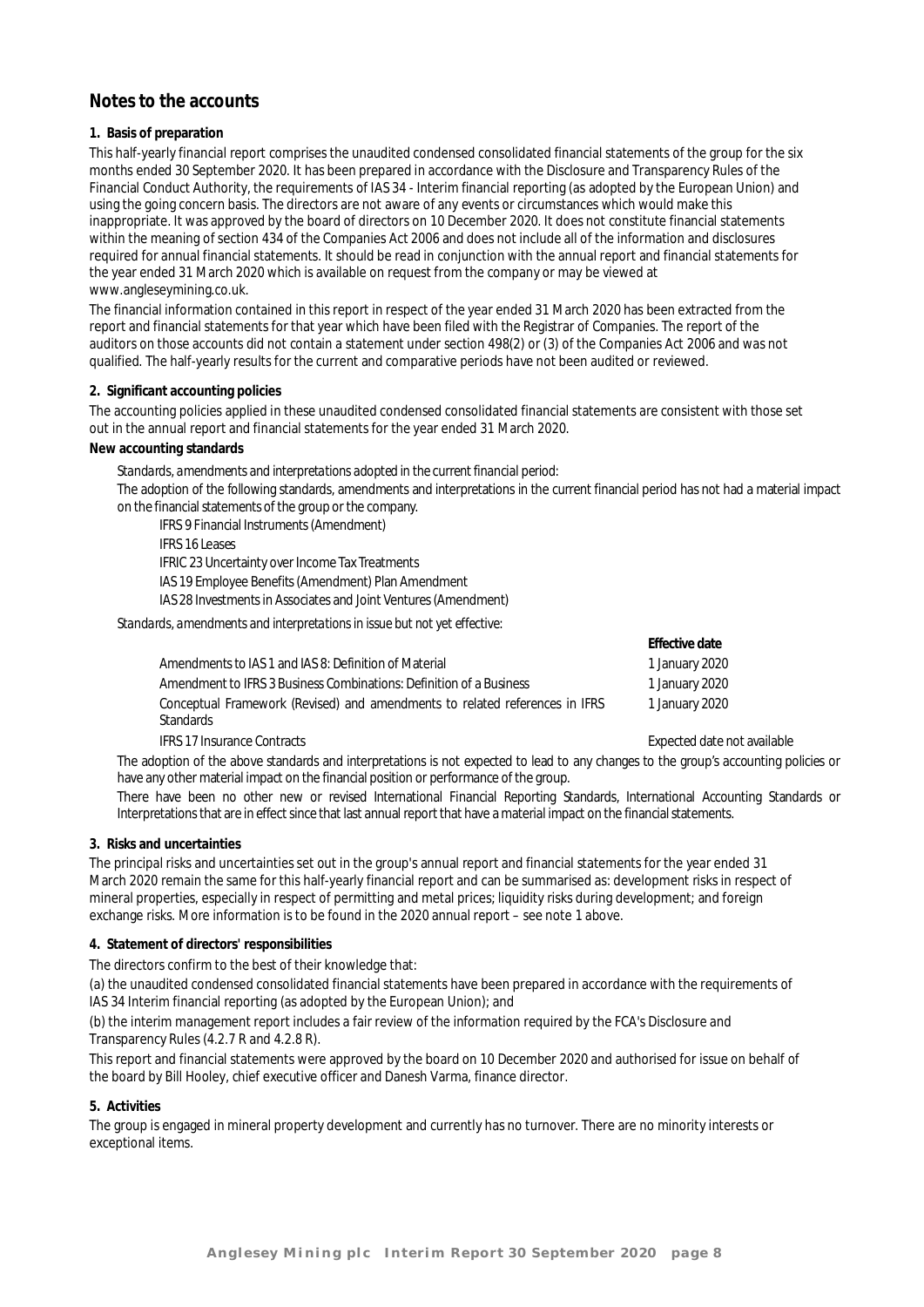#### **6. Earnings per share**

The loss per share is computed by dividing the loss attributable to ordinary shareholders of £0.153 million (loss to 30 September 2019 £0.157m), by 189,571,360 (2019 – 184,569,825) - the weighted average number of ordinary shares in issue during the period. Where there are losses the effect of outstanding share options is not dilutive.

#### **7. Business and geographical segments**

There are no revenues. The cost of all activities charged in the income statement relates to exploration and development of mining properties. The group's income statement and assets and liabilities are analysed as follows by geographical segments, which is the basis on which information is reported to the board.

#### **Income statement analysis**

|                         |                                              |                        | Unaudited six months ended 30 September 2020 |            |  |
|-------------------------|----------------------------------------------|------------------------|----------------------------------------------|------------|--|
|                         | UK                                           | Sweden -<br>investment | Canada -<br>investment                       | Total      |  |
|                         | f                                            | £                      | £                                            | f          |  |
| Expenses                | (68, 439)                                    |                        |                                              | (68, 439)  |  |
| Investment income       | 50                                           |                        |                                              | 50         |  |
| Finance costs           | (77, 117)                                    | (7, 343)               |                                              | (84, 460)  |  |
| Exchange rate movements |                                              | (33)                   |                                              | (33)       |  |
| Loss for the period     | (145, 506)                                   | (7, 376)               |                                              | (152, 882) |  |
|                         | Unaudited six months ended 30 September 2019 |                        |                                              |            |  |
|                         | UK                                           | Sweden -<br>investment | Canada -<br>investment                       | Total      |  |

|                         |            | investment               | investment |            |
|-------------------------|------------|--------------------------|------------|------------|
|                         |            |                          |            |            |
| Expenses                | (71, 493)  | $\overline{\phantom{a}}$ |            | (71, 493)  |
| Investment income       | 60         |                          |            | 60         |
| Finance costs           | (77, 048)  | (8.142)                  |            | (85, 190)  |
| Exchange rate movements |            | 23                       |            | 23         |
| Loss for the period     | (148, 481) | (8, 119)                 |            | (156, 600) |

#### **Assets and liabilities**

|                          | 30 September 2020     |            |            |               |  |
|--------------------------|-----------------------|------------|------------|---------------|--|
|                          | UK                    | Sweden     | Canada     | Total         |  |
|                          |                       | investment | investment |               |  |
|                          | f                     | £          | £          | f             |  |
| Non current assets       | 15,572,035            | 105,526    |            | 15,677,562    |  |
| Current assets           | 227.117               | 1,149      |            | 228,266       |  |
| Liabilities              | (3,921,276)           | (318, 751) |            | (4,240,027)   |  |
| Net assets/(liabilities) | 11,877,876            | (212,076)  |            | 11,665,801    |  |
|                          | Audited 31 March 2020 |            |            |               |  |
|                          | UK                    | Sweden     | Canada     | Total         |  |
|                          |                       | investment | investment |               |  |
|                          | f                     | £          | f          | f             |  |
| Non current assets       | 15,544,158            | 100.098    |            | 15,644,257    |  |
| Current assets           | 110.716               | 1.100      |            | 111.816       |  |
| Liabilities              | (3,809,032)           | (321, 105) |            | (4, 130, 137) |  |
| Net assets/(liabilities) | 11,845,842            | (219,907)  |            | 11,625,936    |  |

#### **8. Deferred tax**

There is an unrecognised deferred tax asset of £1.3 million (31 March 2020 - £1.3m) which, in view of the group's results, is not considered to be recoverable in the short term. There are also capital allowances, including mineral extraction allowances, exceeding £12.8 million (unchanged from 31 March 2020) unclaimed and available. No deferred tax asset is recognised in the condensed financial statements.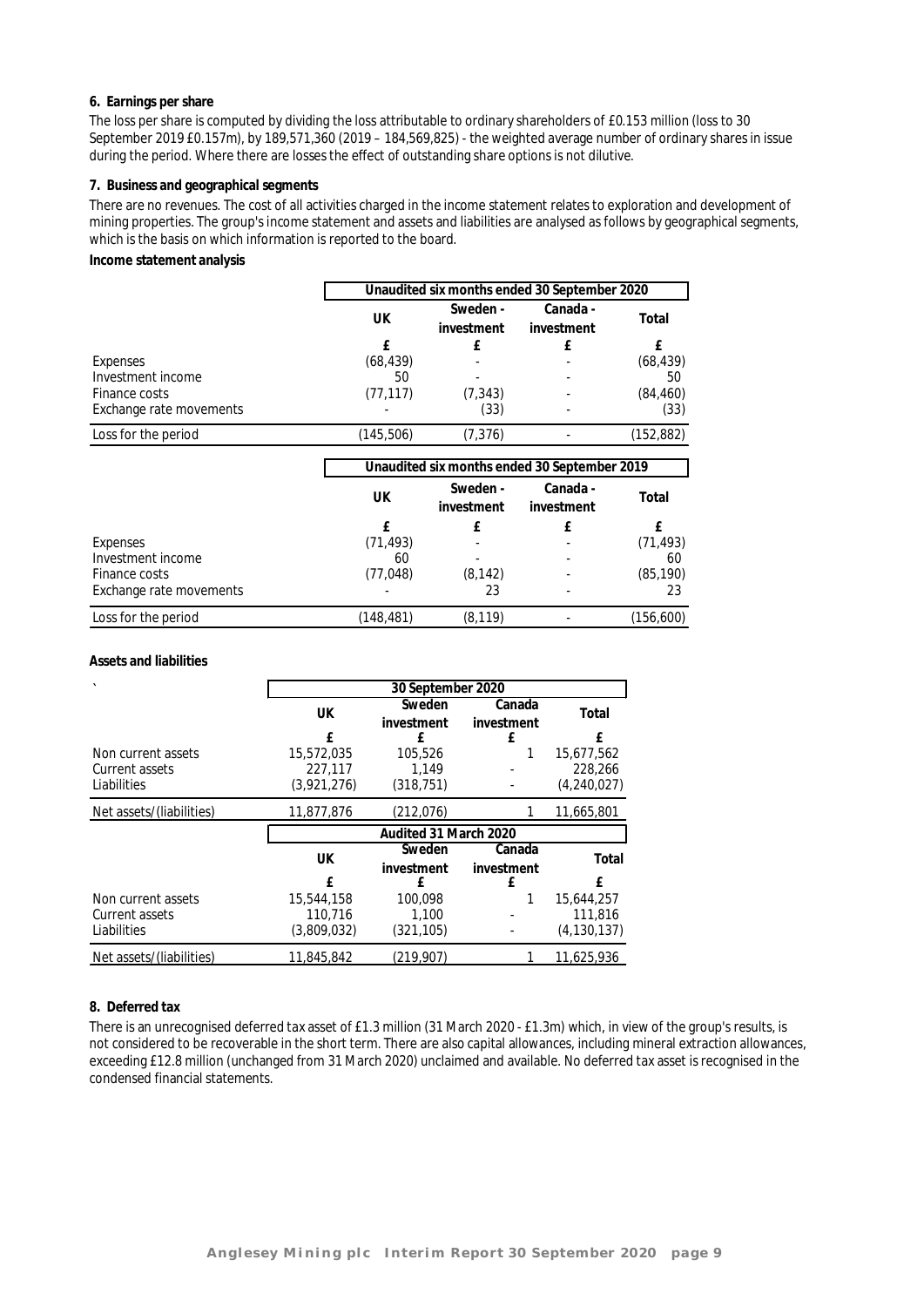#### **9. Mineral property exploration and evaluation costs**

Mineral property exploration and evaluation costs incurred by the group are carried in the unaudited condensed consolidated financial statements at cost, less an impairment provision if appropriate. The recovery of these costs is dependent upon the successful development and operation of the Parys Mountain project which is itself conditional on finance being available to fund such development. During the period expenditure of £27,827 was incurred (six months to 30 September 2019 - £26,527). There have been no indicators of impairment during the period.

#### **10. Investments**

|                          | Labrador | Grangesberg | Total   |
|--------------------------|----------|-------------|---------|
| At 1 April 2019          |          | 97.794      | 97.795  |
| Change during the period |          | 2,304       | 2,304   |
| At 31 March 2020         |          | 100.098     | 100,099 |
| Change during the period |          | 5.428       | 5.428   |
| At 30 September 2020     |          | 105,526     | 105,527 |

**Labrador:** The group's investment is classified as 'unquoted' and is held at a nominal value of £1.

**Grangesberg:** At the date of these statements the group has a 20.0% (10% at 31 March 2020) holding in Grangesberg Iron AB (an unquoted Swedish company) and a right of first refusal over shares amounting to a further 51% of that company. This investment has been initially recognised and subsequently measured at cost, on the basis that the shares are not quoted and a reliable fair value is not able to be estimated. During the period the group subscribed for new shares in GIAB and obtained further shares in exchange for services provided by it to Grangesberg.

#### **11. Share capital**

|                                         |                      | Ordinary shares of 1p     |                    | Deferred shares of 4p |                      |
|-----------------------------------------|----------------------|---------------------------|--------------------|-----------------------|----------------------|
| Issued and<br>fully paid                | Nominal<br>value £   | <b>Number</b>             | Nominal<br>value £ | <b>Number</b>         | Nominal<br>value £   |
| At 1 April 2020<br>Issued in the period | 1,869,758<br>125,000 | 186,975,732<br>12,500,000 | 5,510,833          | 137.770.835           | 7,380,591<br>125,000 |
| At 30 September 2020                    | 1,994,758            | 199,475,732               | 5,510,833          | 137,770,835           | 7.505.591            |

The deferred shares are non-voting, have no entitlement to dividends and have negligible rights to return of capital on a winding up.

On 24 August 2020 a placing of 12.500,000 new ordinary shares was made to an institution, representing approximately 6.3% of the company's then current issued share capital, at 1.6 pence per share to raise a total of £200,000 gross and £184,000 net. Together with that placing warrants that could raise an additional £225,000 gross during the following 12 months were granted to the same institution. All of these warrants had been exercised by the date of these statements.